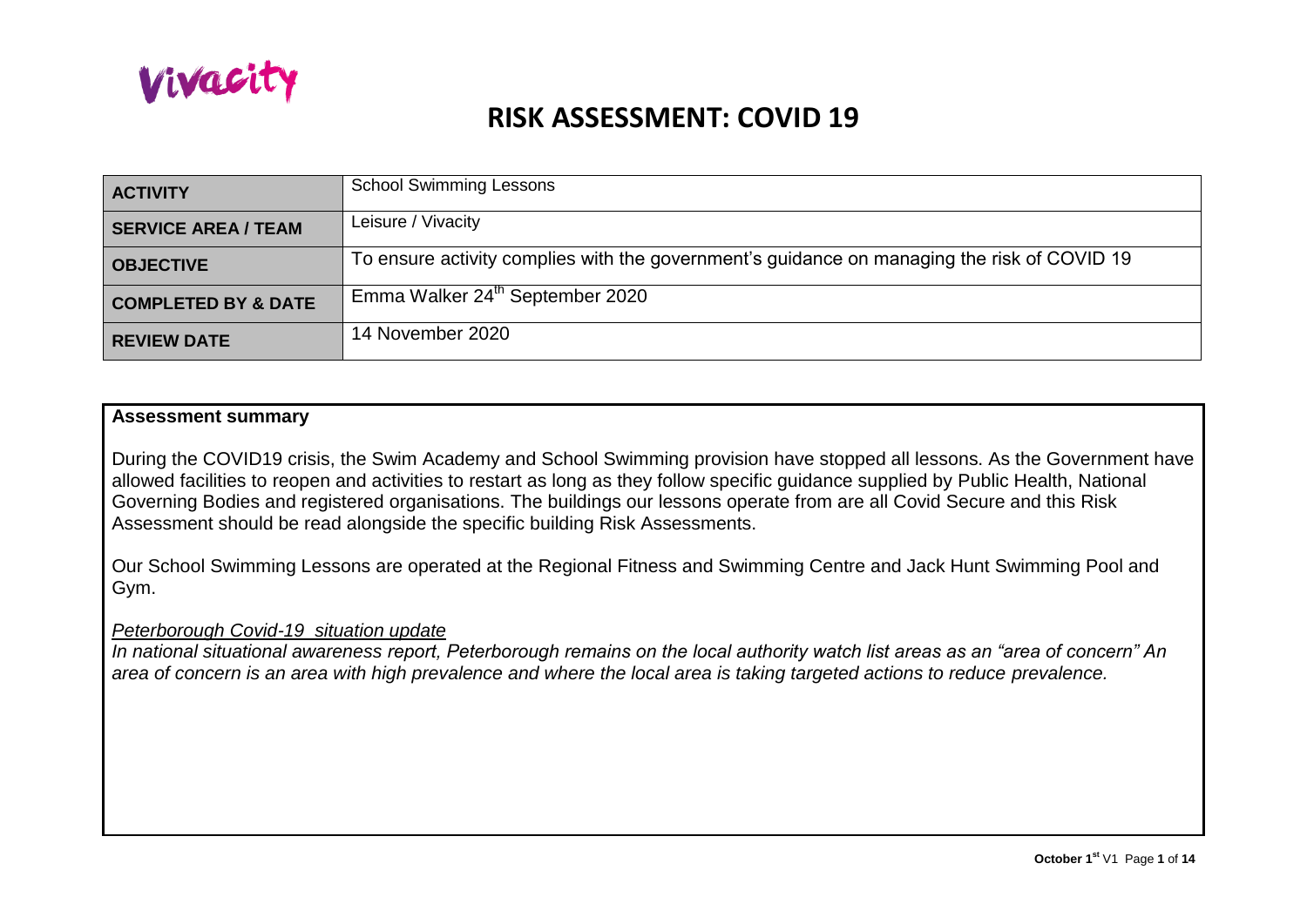

### *COVID-19 Transmission*

*The main route of transmission is from cough and sneeze droplets and also talking loudly, shouting and singing. These droplets fall on people in the vicinity and can be directly inhaled or picked up on the hands and transferred when someone touches their mouth, eyes or nose.*

*How long any respiratory virus survives will depend on a number of factors; for example* 

- *What surface the virus is on*
- *Whether it is exposed to sunlight*
- *Differences in temperature and humidity*
- *Exposure to cleaning products*

*The infection risk from a Covid-19 contaminated environment decreases over time. It is not yet clear at what point there is no risk from the virus, however, studies suggest that, in non-healthcare settings, the risk of residual infectious virus is likely to be significantly reduced after 48 hours.* 

### *Covid-19 Symptoms*

*The symptoms of coronavirus (COVID-19) are usually mild, but some people can become very unwell.* 

#### *Main symptoms*

*The main symptoms of coronavirus are:* 

- *High temperature – this means you feel hot to touch on your chest or back (you do not need to measure your temperature)*
- *New, continuous cough – this means coughing a lot for more than an hour, or 3 or more coughing episodes in 24 hours (if you usually have a cough, it may be worse than usual).*
- Loss or change to your sense of smell or taste this means you've noticed you cannot smell or taste anything, or things *smell or taste different to normal.*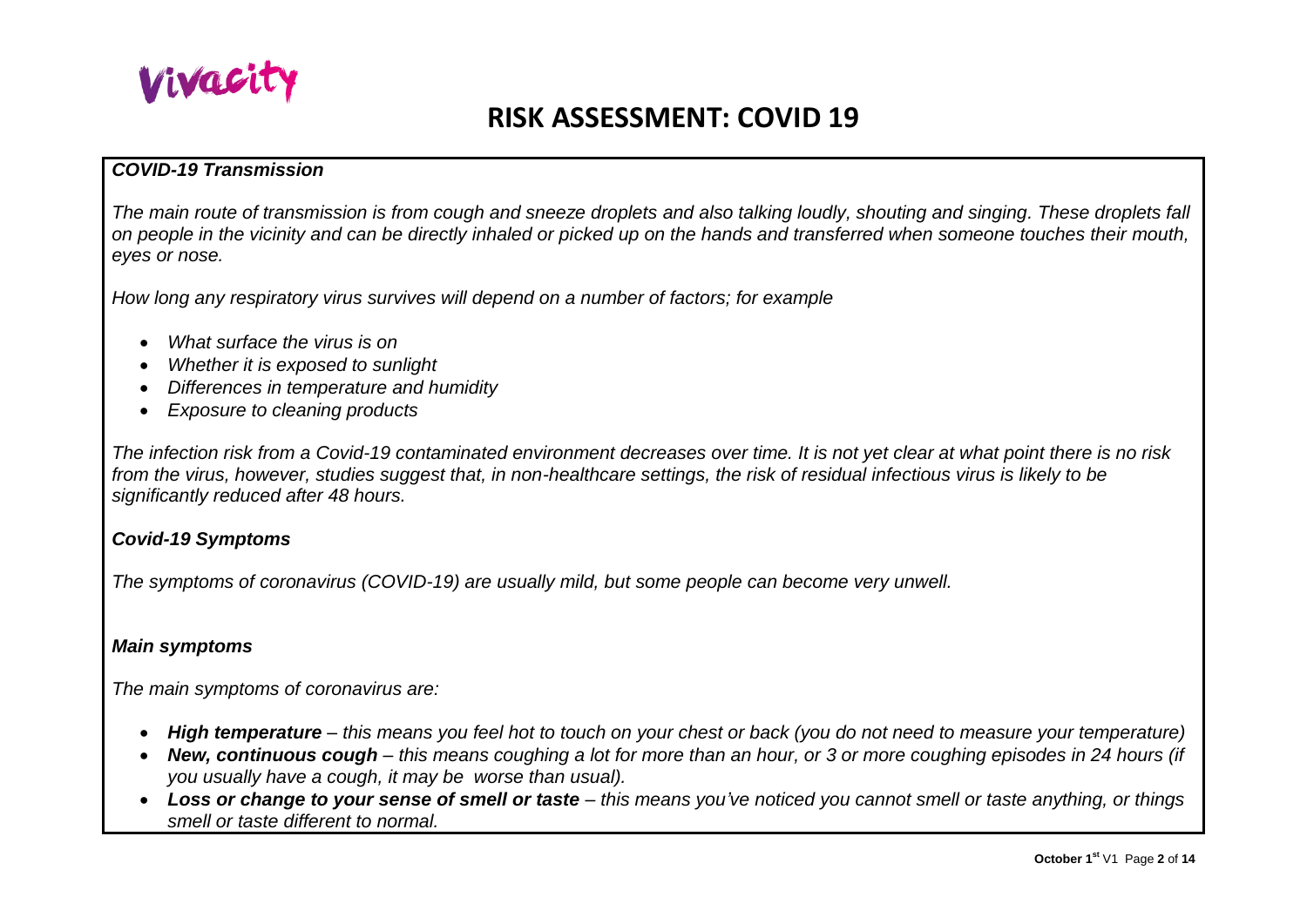

*Use the [www.gov.uk](http://www.gov.uk/) website online or telephone 119 coronavirus service to book a test if you have any of the symptoms stated above. Call 119 if you cannot get help online. Do not go to places like a GP surgery, hospital or pharmacy.* 

#### *Staying at home if you have symptoms (self-isolation)*

*If your symptoms are mild, NHS 111 will usually advise you and anyone you live with not to leave your home. This is called selfisolation.* 

- *Anyone with symptoms should self-isolate for 10 days from when their symptoms started.*
- *Anyone who does not have symptoms should self-isolate for 14 days from when the first person in your home started having symptoms.*

#### *Contact tracing: Contact with co-workers*

*The NHS test and trace service will follow up with people who need to self-isolate because they have had close recent contact (been within 2 metres of distance for 15 minutes or more) with someone, who might be a colleague, who has tested positive for coronavirus.* 

The Risk Assessment will be reviewed frequently and in line with government / PHE guidelines. It must also be reviewed if there are other significant changes to the work, if it is no longer valid or if there is an incident.

We are in close contact with all hirers booking group activities in our venues, providing details of all our safety measures and clear advice on our expectations of them and their participants. All group hirers are required to carry out a comprehensive Covid-19 Risk Assessment ensuring that they comply with our centre Risk Assessments and all government and Governing Body guidance. We will continually liaise closely with all our hirers throughout their bookings with us.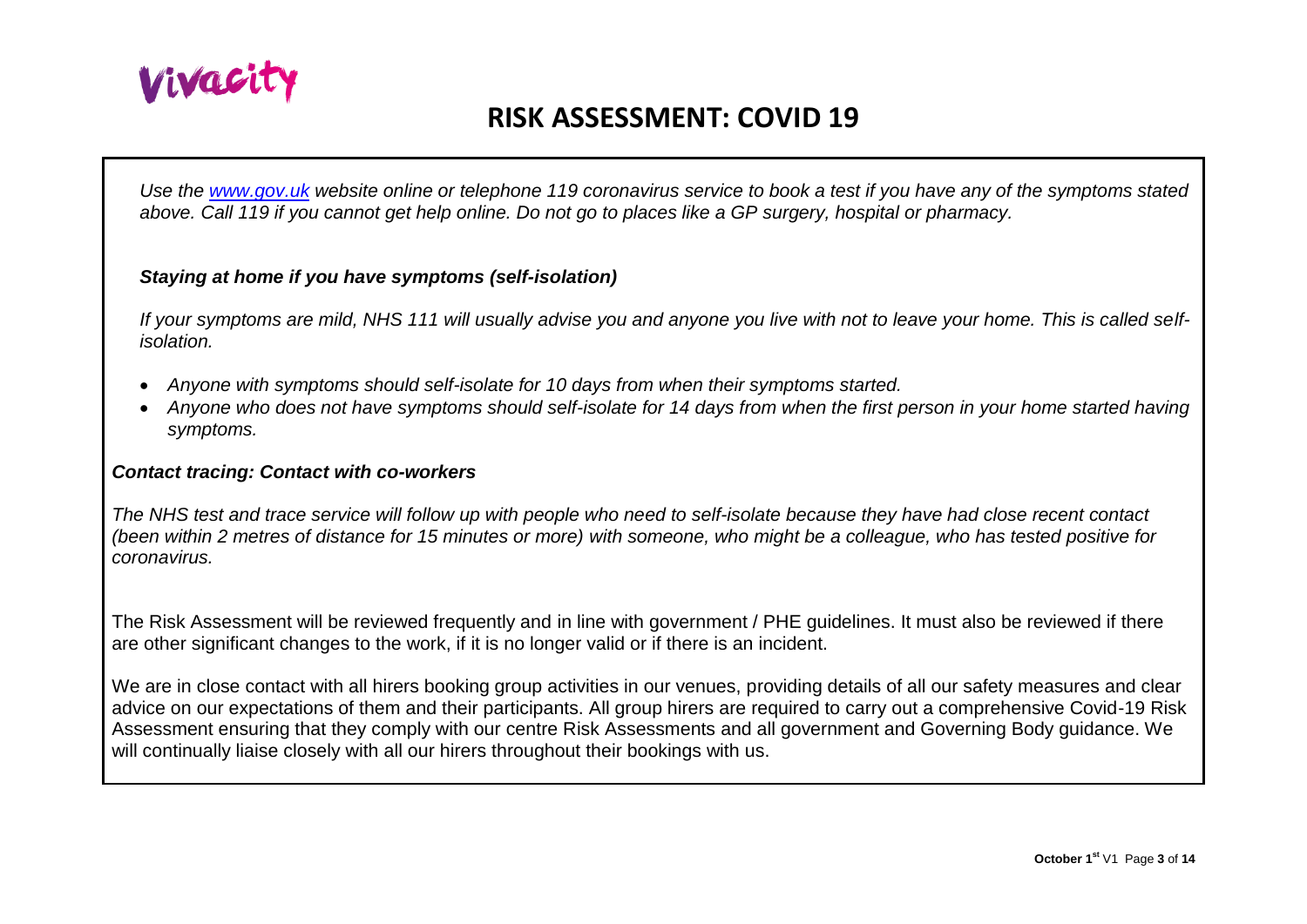

| What are the<br>hazards?             | <b>Current control measures</b>                                                                                                                                                                                                | <b>Current</b><br>activity<br>Y/N/NA | What further action is necessary to ensure<br>compliance?                                                                                                                                                          | <b>Action by</b><br>whom? | <b>Action</b><br>by<br>when? | <b>Completed</b> |
|--------------------------------------|--------------------------------------------------------------------------------------------------------------------------------------------------------------------------------------------------------------------------------|--------------------------------------|--------------------------------------------------------------------------------------------------------------------------------------------------------------------------------------------------------------------|---------------------------|------------------------------|------------------|
| Spread of<br>Covid-19<br>Coronavirus | Vivacity are operating all swimming<br>lessons in accordance with<br>government and Swim England<br>Guidance                                                                                                                   |                                      | Swimming lesson risk assessments and Covid<br>Secure building Risk Assessments to be sent<br>to all schools participating in school swimming                                                                       |                           |                              |                  |
|                                      | A designated Covid Officer has<br>been identified and will oversee the<br>delivery of the program to ensure<br>all procedures comply to current<br>guidance and will ensure they<br>remain up to date with any changes<br>made |                                      | Liaise closely with schools to ensure everyone<br>is aware of the procedures in place to ensure<br>safety of all.                                                                                                  |                           |                              |                  |
|                                      | Ensure all staff members teaching<br>the lessons and all staff members<br>and pupils attending the lessons<br>are not showing symptoms of Covid<br>and are fit to work according to<br>current government and NHS<br>advice.   |                                      | All staff members advised to only return to<br>work if they are fit and well and to phone in if<br>anything changes to protect all. Children only<br>brought to their lessons from the school if they<br>are well. |                           |                              |                  |
|                                      | All swimming teachers are trained<br>on current guidance and changes<br>to teaching which are required due<br>to Covid-19 as part of their<br>reintroduction back into the<br>swimming pools                                   |                                      |                                                                                                                                                                                                                    |                           |                              |                  |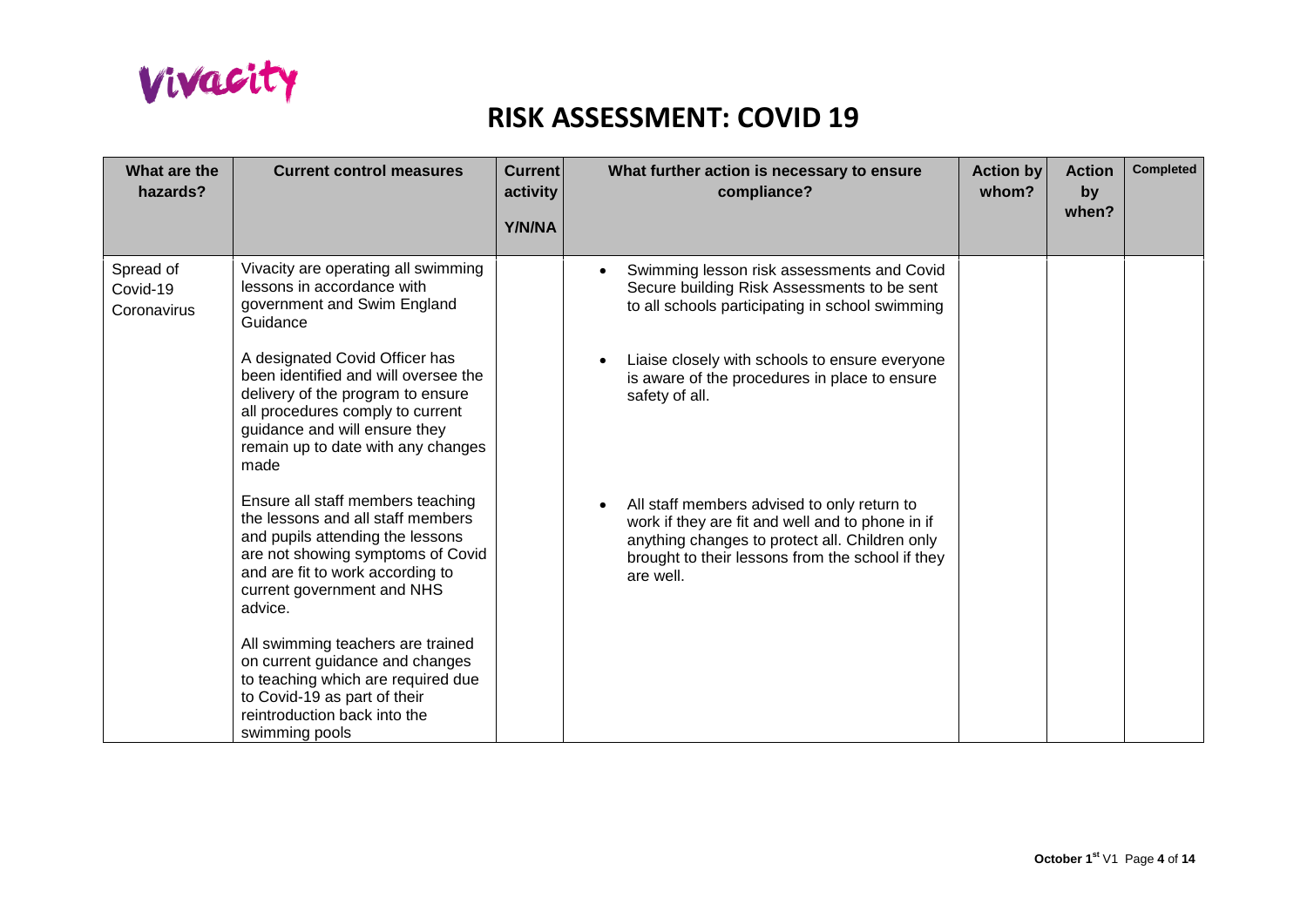

| What are the<br>hazards? | <b>Current control measures</b>                                                                                                                                                        | <b>Current</b><br>activity<br>Y/N/NA | What further action is necessary to ensure<br>compliance?                                                                                                                                                                                                | <b>Action by</b><br>whom? | <b>Action</b><br>by<br>when? | <b>Completed</b> |
|--------------------------|----------------------------------------------------------------------------------------------------------------------------------------------------------------------------------------|--------------------------------------|----------------------------------------------------------------------------------------------------------------------------------------------------------------------------------------------------------------------------------------------------------|---------------------------|------------------------------|------------------|
| Overcrowding             | Minimum staffing levels covered at<br>all times to ensure safety for all<br>whilst reducing numbers of people<br>in the building.                                                      | Yes                                  |                                                                                                                                                                                                                                                          |                           |                              |                  |
|                          | Staff who are working on shift will<br>be rota'd in a 'staff bubble' as far as<br>possible to reduce the number of<br>people each person has contact<br>with.                          | Yes                                  |                                                                                                                                                                                                                                                          |                           |                              |                  |
|                          | Swimming teachers will work with<br>the same swimming groups each<br>session as far as possible and will<br>ensure they maintain social<br>distancing                                  | Yes                                  |                                                                                                                                                                                                                                                          |                           |                              |                  |
|                          | Where social distancing is not<br>possible and where they must work<br>face to face for a period of time<br>staff must wear appropriate PPE<br>which include face masks and<br>gloves. | Yes                                  | This could include performing first aid where<br>additional support is required, or performing a<br>gym induction with a member of the public                                                                                                            |                           |                              |                  |
|                          | The buildings maximum capacity at<br>any one time is to ensure that<br>social distancing can be applied is<br>known.                                                                   | Yes                                  | Staff areas display maximum capacities<br>Swimming lessons have been organised<br>following Government, Public Health and Swim<br>England Guidance Swim England To allow for<br>correct space allocations, 3 metres squared is<br>allocated per swimmer. |                           |                              |                  |
|                          | There are secured, designated<br>storage areas for personal items                                                                                                                      | Yes                                  | Pupils are able to leave their bags in the<br>changing rooms which are locked whilst they                                                                                                                                                                |                           |                              |                  |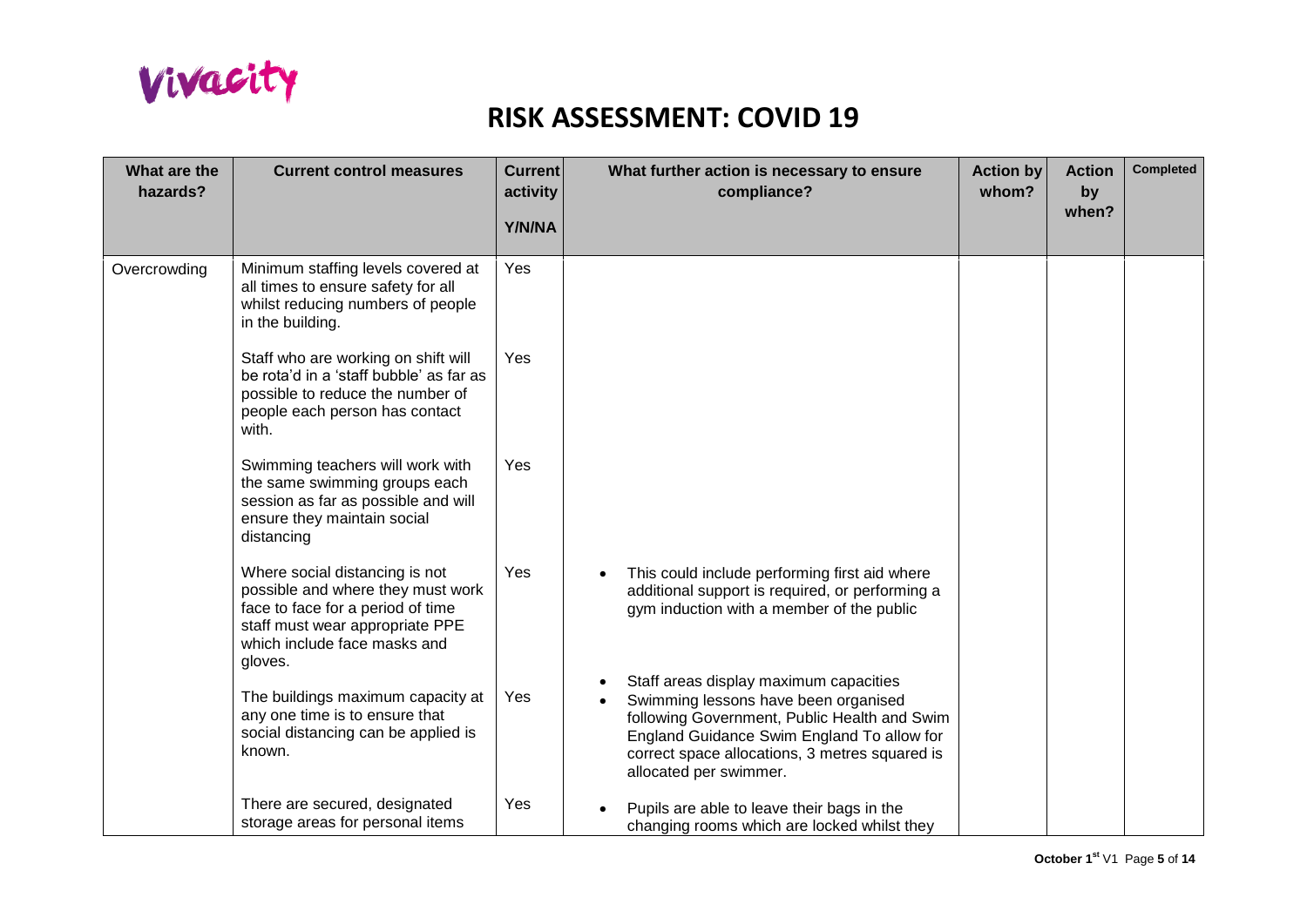

| What are the<br>hazards?                                                     | <b>Current control measures</b>                                                                                                                     | <b>Current</b><br>activity | <b>Action by</b><br>What further action is necessary to ensure<br>compliance?<br>whom?                                                                                                                                                                                       | <b>Action</b><br>by<br>when? | <b>Completed</b> |
|------------------------------------------------------------------------------|-----------------------------------------------------------------------------------------------------------------------------------------------------|----------------------------|------------------------------------------------------------------------------------------------------------------------------------------------------------------------------------------------------------------------------------------------------------------------------|------------------------------|------------------|
|                                                                              |                                                                                                                                                     | Y/N/NA                     |                                                                                                                                                                                                                                                                              |                              |                  |
|                                                                              |                                                                                                                                                     |                            | are swimming and no other users are allowed<br>to enter them until they have been cleared and<br>cleaned.                                                                                                                                                                    |                              |                  |
|                                                                              | Schools will queue outside the<br>building before their allotted<br>session time to reduce numbers in<br>circulation areas.                         | Yes<br>Yes                 | Schools are advised not to arrive too early<br>prior to their allocated time slot to prevent<br>waiting outside for extended periods.                                                                                                                                        |                              |                  |
|                                                                              | Time allowed between each<br>session for changing and cleaning<br>prior to commencement of next<br>session so schools do not mix                    | Yes                        |                                                                                                                                                                                                                                                                              |                              |                  |
|                                                                              | Spectators for the swimming pool<br>are only allowed in exceptional<br>circumstances.                                                               | Yes                        |                                                                                                                                                                                                                                                                              |                              |                  |
|                                                                              | Arrangements in place to support<br>NHS test and trace scheme                                                                                       | Yes                        | Booking system in place which requires<br>contact details of participants to comply with<br>NHS test and trace scheme. Details stored for<br>21 days. Schools to record the full names of all<br>pupils attending each swimming session and<br>keep this record for 21 days. |                              |                  |
| Especially<br>vulnerable staff<br>needs have not<br>been taken<br>account of | There has been a work place<br>assessment (individual risk<br>assessment) of staff currently using<br>the building who are especially<br>vulnerable | Yes                        |                                                                                                                                                                                                                                                                              |                              |                  |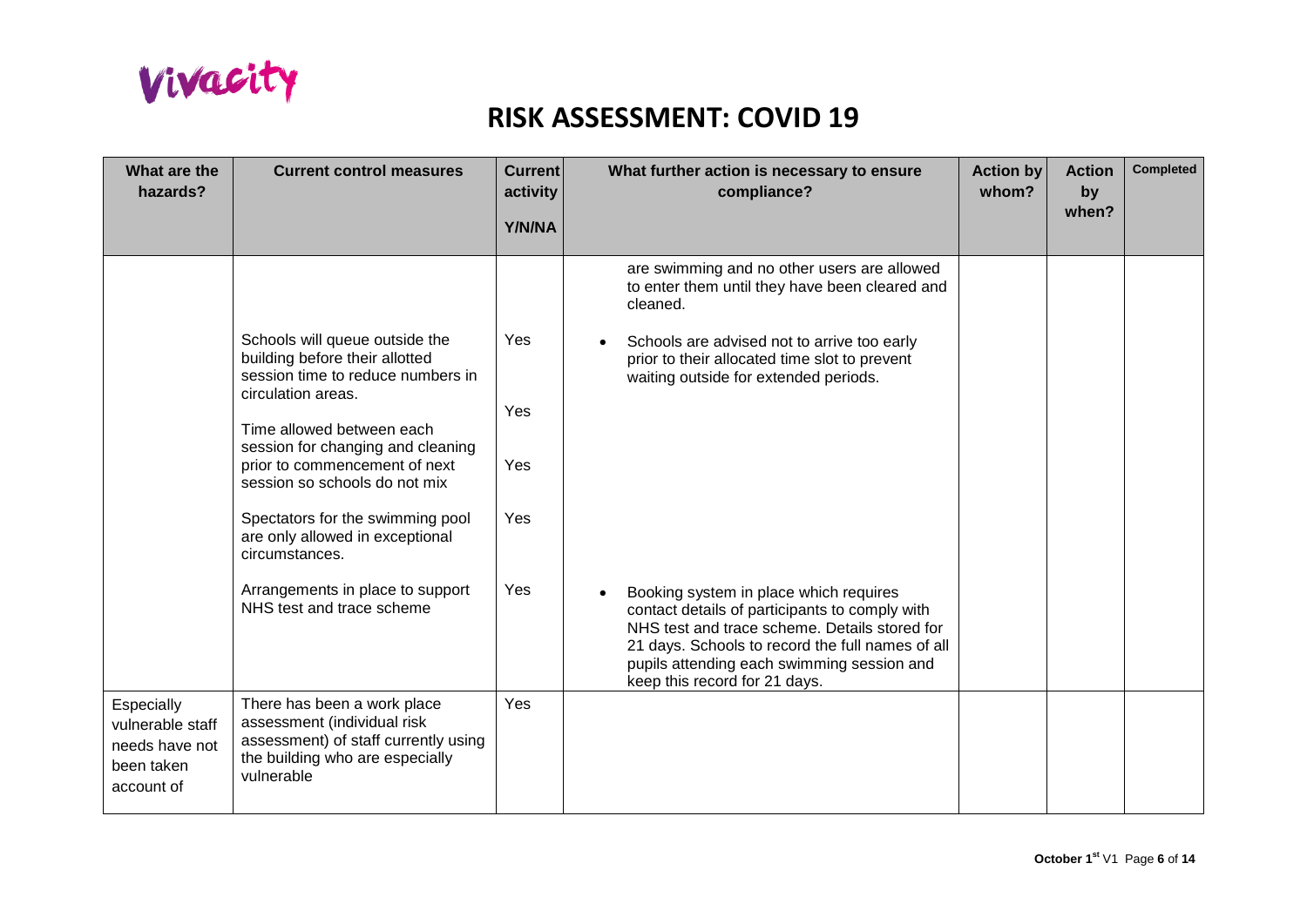

| What are the<br>hazards?                                                    | <b>Current control measures</b>                                                                                                                                                                                                                                                                                                                                                      | <b>Current</b><br>activity<br>Y/N/NA | What further action is necessary to ensure<br>compliance?                                                                                                                                                                                                                                                                                                                                                                                                                           | <b>Action by</b><br>whom? | <b>Action</b><br>by<br>when? | <b>Completed</b> |
|-----------------------------------------------------------------------------|--------------------------------------------------------------------------------------------------------------------------------------------------------------------------------------------------------------------------------------------------------------------------------------------------------------------------------------------------------------------------------------|--------------------------------------|-------------------------------------------------------------------------------------------------------------------------------------------------------------------------------------------------------------------------------------------------------------------------------------------------------------------------------------------------------------------------------------------------------------------------------------------------------------------------------------|---------------------------|------------------------------|------------------|
| <b>Equalities Act</b><br>2020<br>requirements<br>not being<br>complied with | Has the building Equalities Act<br>Assessment (previously DDA<br>Assessments) been reviewed<br>against the proposed changes?                                                                                                                                                                                                                                                         | Yes                                  | No changes required.                                                                                                                                                                                                                                                                                                                                                                                                                                                                |                           |                              |                  |
| Social<br>Distancing                                                        | 1. There is sufficient signage to<br>reinforce and support 2m social<br>distancing<br>2. There is regular and visible<br>written or verbal reminders to<br>all staff and members of public.<br>3. Acceptable social distancing on<br>floors has been marked out in<br>increments<br>4. Good ventilation is available in<br>all areas of the building where<br>staff will be working. | Yes<br>Yes<br>Yes<br>Yes             | Signage is in place<br>Staff are encouraged to enforce social<br>distancing amongst colleagues and customers<br>Floor markings are all in place<br>Sessions are timed with minimum 15 minutes<br>gap between each session to minimise people<br>moving in opposite directions in the building.<br>Mirrors have been added to allow people to<br>see any blind spots and wait socially distanced<br>until the other person has reached the top /<br>bottom the ramp and it is clear. |                           |                              |                  |
| Access / Egress                                                             | Sessions are timed with an<br>1 <sup>1</sup><br>extended gap between schools<br>to allow for poolside and<br>changing room cleaning and no<br>passing on entry / exit to the<br>building.<br>Where possible, external doors<br>2.<br>can be propped open to reduce<br>the need for touch                                                                                             | Yes<br>Yes                           | Automatic doors in operation at building<br>entrance.                                                                                                                                                                                                                                                                                                                                                                                                                               |                           |                              |                  |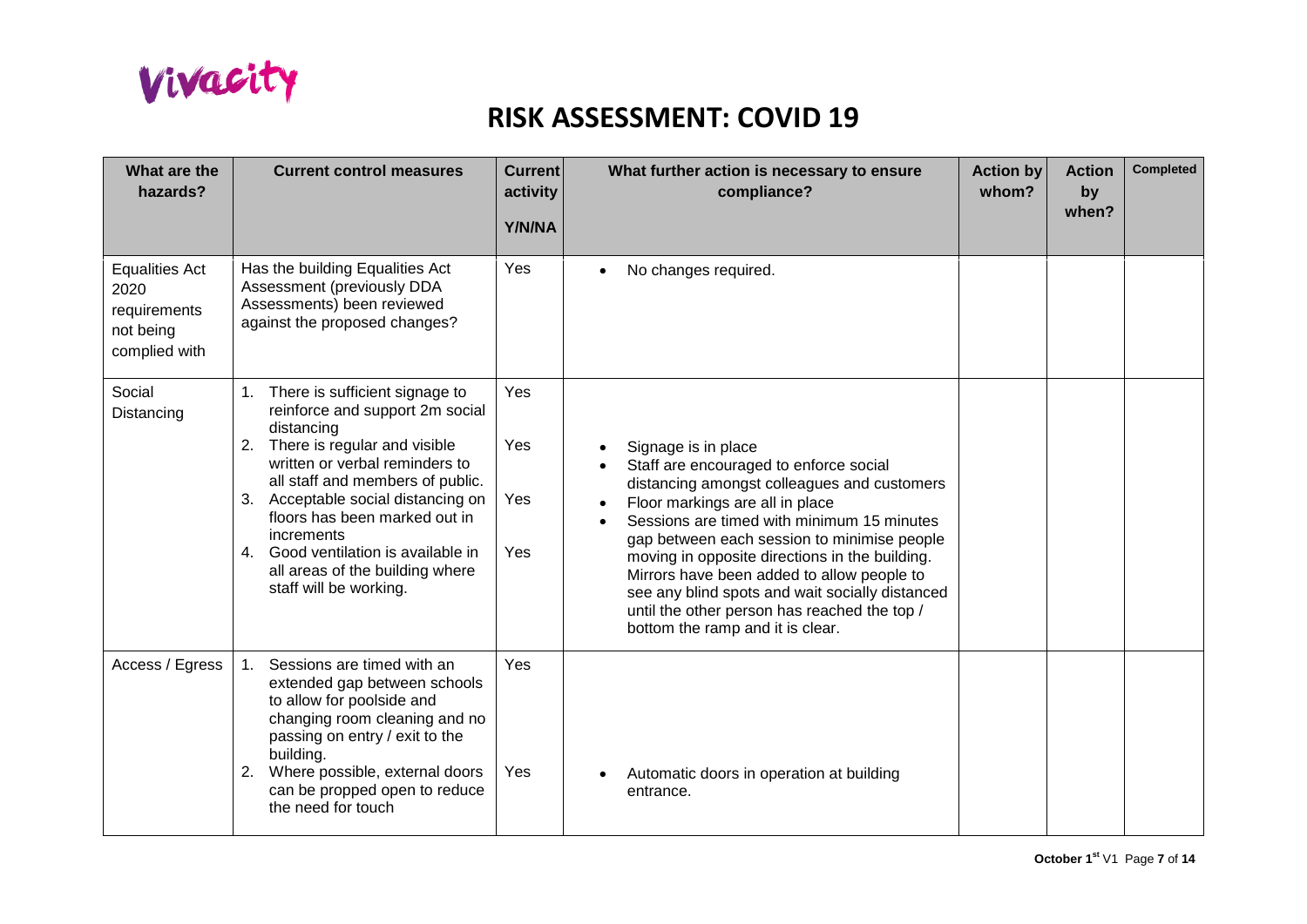

| What are the<br>hazards? |          | <b>Current control measures</b>                                                                                                                                                                                                                                                   | <b>Current</b><br>activity<br>Y/N/NA | <b>Action by</b><br><b>Action</b><br>What further action is necessary to ensure<br>compliance?<br>whom?<br>by<br>when?                                                                                                                                                                                                                                                                                                                                                                                                                                                                                                                                                                                                                                                                                        | <b>Completed</b> |
|--------------------------|----------|-----------------------------------------------------------------------------------------------------------------------------------------------------------------------------------------------------------------------------------------------------------------------------------|--------------------------------------|---------------------------------------------------------------------------------------------------------------------------------------------------------------------------------------------------------------------------------------------------------------------------------------------------------------------------------------------------------------------------------------------------------------------------------------------------------------------------------------------------------------------------------------------------------------------------------------------------------------------------------------------------------------------------------------------------------------------------------------------------------------------------------------------------------------|------------------|
|                          |          | 3. Wipes and sanitiser are<br>available at both sides of<br>doors.<br>4. Regular cleaning of handles<br>and touch plates is in<br>operation.<br>5. Building protocols are evident<br>to visitors through signage and<br>floor markings<br>6. External queuing systems in<br>place | Yes<br>Yes<br>Yes<br>Yes             | Sanitiser is available on entry and throughout<br>the building.<br>Floor markings and signage are all in place.<br>Queuing system in place including floor<br>markings.                                                                                                                                                                                                                                                                                                                                                                                                                                                                                                                                                                                                                                       |                  |
| <b>Stairs</b>            | 1.<br>2. | Stairs up to the balcony<br>viewing gallery are only used<br>by schools if they bring<br>children who are unable to<br>swim or staff members who<br>are required to spectate<br>Sanitiser is available at the<br>bottom of the stairs                                             | Yes<br>Yes                           | Stairs have signs up to keep everyone to the<br>$\bullet$<br>left. Stairs are only used for people using the<br>balcony<br>As session times are controlled there should<br>be very few people on the stairs moving in<br>opposite directions. Mirrors have been added<br>to allow people to see any blind spots and wait<br>socially distanced until the other person has<br>reached the top / bottom and the stairs are<br>clear.<br>Face masks are to worn by adults and children<br>over the age of 11 in circulation areas around<br>the building and can be removed when in the<br>swimming pool. All forms of face coverings<br>may restrict breathing efficiency and should<br>not be used during exercise except on specific<br>advice from a physician<br>Sanitiser is available around the building |                  |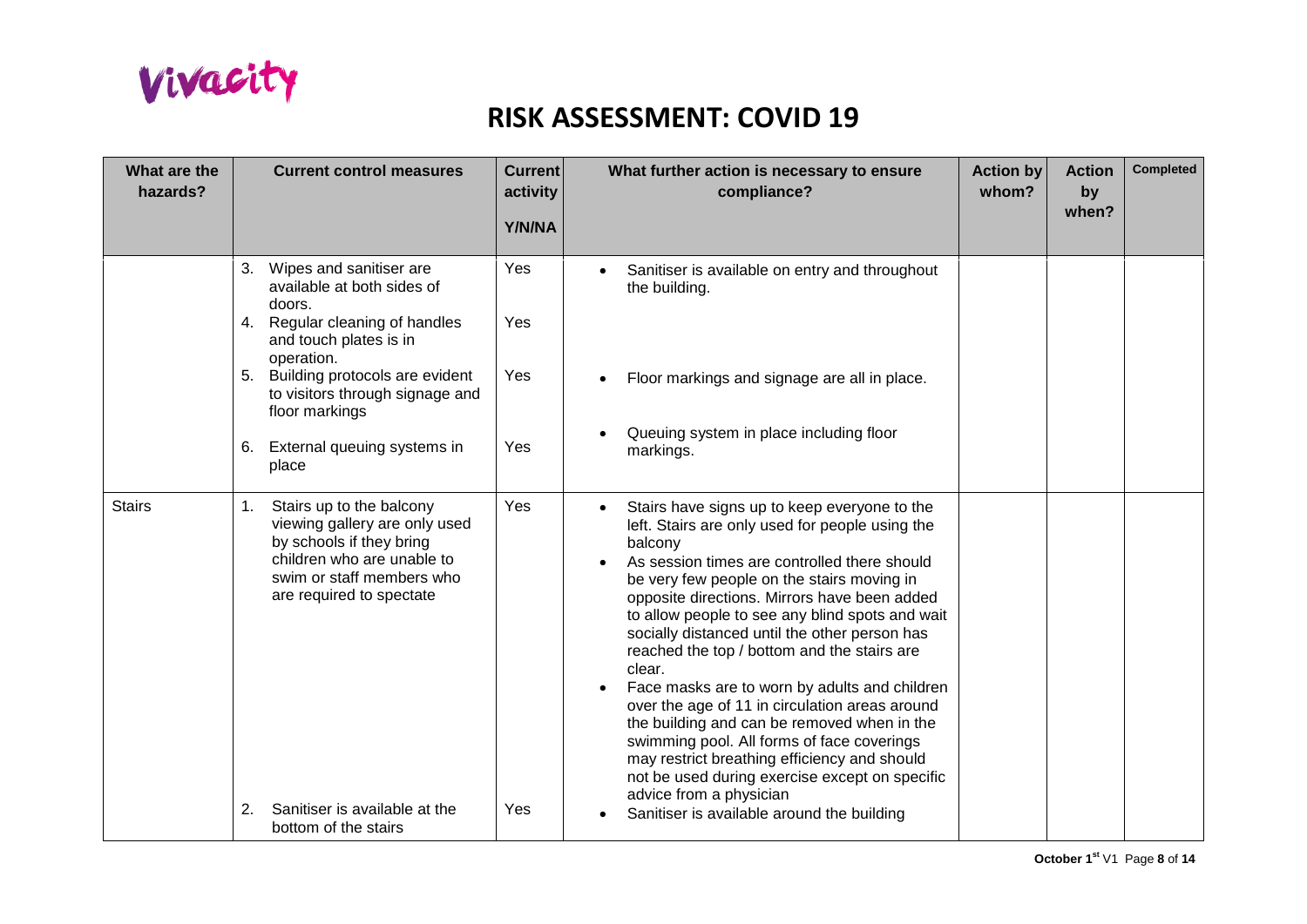

| What are the<br>hazards?                                         | <b>Current control measures</b>                                                                                                                                                                                                                                                                                                                                                                                                                                                                                                                                    | <b>Current</b><br>activity<br>Y/N/NA   | What further action is necessary to ensure<br>compliance?                                                                                                                                                                                                                                                                                                                                                                                                                                                                                                                                                                                                                                                                                                                                                                                                                                                                                                                                                                                                        | <b>Action by</b><br>whom? | <b>Action</b><br>by<br>when? | <b>Completed</b> |
|------------------------------------------------------------------|--------------------------------------------------------------------------------------------------------------------------------------------------------------------------------------------------------------------------------------------------------------------------------------------------------------------------------------------------------------------------------------------------------------------------------------------------------------------------------------------------------------------------------------------------------------------|----------------------------------------|------------------------------------------------------------------------------------------------------------------------------------------------------------------------------------------------------------------------------------------------------------------------------------------------------------------------------------------------------------------------------------------------------------------------------------------------------------------------------------------------------------------------------------------------------------------------------------------------------------------------------------------------------------------------------------------------------------------------------------------------------------------------------------------------------------------------------------------------------------------------------------------------------------------------------------------------------------------------------------------------------------------------------------------------------------------|---------------------------|------------------------------|------------------|
|                                                                  | 3.<br>Regular cleaning of handrails<br>is undertaken<br>A one way flow through the<br>4.<br>building is in operation                                                                                                                                                                                                                                                                                                                                                                                                                                               | Yes<br>Yes                             | Sessions are spaced to ensure only one<br>school group in the building at any one time.                                                                                                                                                                                                                                                                                                                                                                                                                                                                                                                                                                                                                                                                                                                                                                                                                                                                                                                                                                          |                           |                              |                  |
| Washrooms /<br>Toilets /<br>Changing<br>Rooms/<br><b>Showers</b> | Regular cleaning is undertaken<br>1.<br>There is sufficient ventilation<br>2.<br>There is signage to drop the lid<br>3.<br>before flushing<br>Some sinks have been closed<br>4.<br>off to create distance<br>5. There are sufficient paper<br>towels as an alternative to<br>handwashing and to assist in<br>exiting of rooms.<br>6. Arrangements in place to<br>manage social distancing and<br>increased risk of transmission<br>in changing rooms and<br>showers<br>7. Arrangements for cleaning of<br>changing rooms / showers in<br>between each swim session | Yes<br>Yes<br>Yes<br>N/A<br>Yes<br>Yes | Signage is in cubicles where the toilets have<br>lids<br>Alternate basins and urinals are taped off to<br>aid with social distancing.<br>Soap available in all sink areas. Hand sanitiser<br>available in the foyer area to use on changing<br>room exit. Hand dryers available for hand<br>drying.<br>Swimmers to arrive beach ready if possible<br>(swimming kit under their clothes). Pupils<br>swimming later in the day are to change ready<br>for their lessons as quickly as possible and<br>spread out across the changing rooms to<br>observe social distancing. On exit, pupils<br>return to the chaning rooms to dry and get<br>dressed. Cubicles and benches are available<br>to dry and change after swimming. Showers<br>are closed off to follow social distancing and<br>reduce time in changing rooms. Hair dryers<br>have been taken out of action to also reduce<br>time in changing rooms.<br>Sessions are booked with an extended gap to<br>allow for additional cleaning of changing rooms<br>between sessions. Changing rooms and toilets |                           |                              |                  |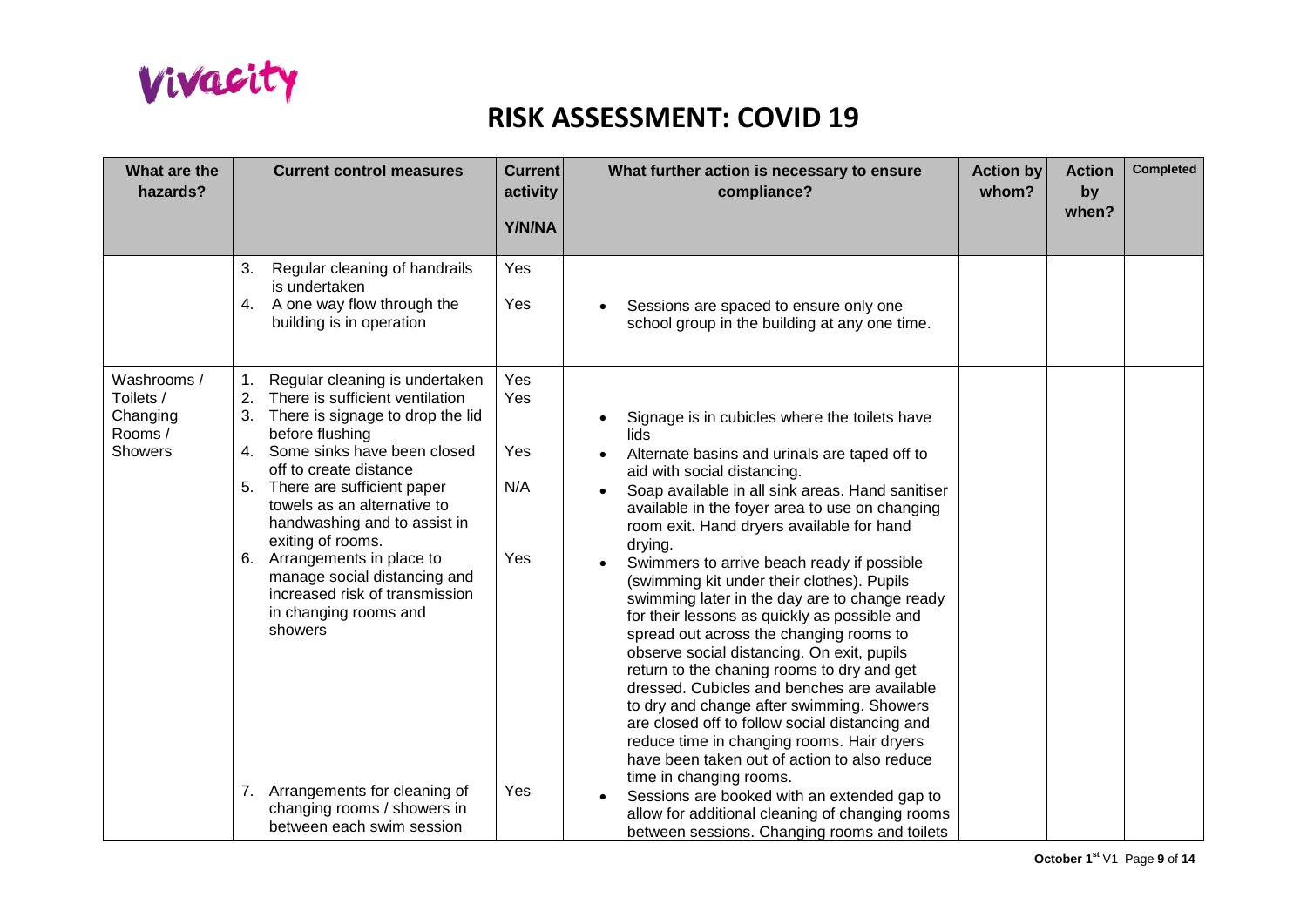

| What are the<br>hazards?  | <b>Current control measures</b>                                                                                                                                                                                                                                                                                                                                                                                                                                                                         | <b>Current</b><br>activity<br>Y/N/NA | What further action is necessary to ensure<br>compliance?                                                                                                                                                                                                                                                                                                                                                                   | <b>Action by</b><br>whom? | <b>Action</b><br>by<br>when? | <b>Completed</b> |
|---------------------------|---------------------------------------------------------------------------------------------------------------------------------------------------------------------------------------------------------------------------------------------------------------------------------------------------------------------------------------------------------------------------------------------------------------------------------------------------------------------------------------------------------|--------------------------------------|-----------------------------------------------------------------------------------------------------------------------------------------------------------------------------------------------------------------------------------------------------------------------------------------------------------------------------------------------------------------------------------------------------------------------------|---------------------------|------------------------------|------------------|
|                           |                                                                                                                                                                                                                                                                                                                                                                                                                                                                                                         |                                      | will be cleaned at session change overs.                                                                                                                                                                                                                                                                                                                                                                                    |                           |                              |                  |
| Use main<br>swimming pool | 1.<br>Pool management / water<br>treatment arrangements in<br>place<br>2. Arrangements in place to<br>manage pool capacity based on<br>current guidance re: social<br>distancing<br>3. Arrangements in place for<br>entering and exiting the pool<br>area re: social distancing<br>4. There is clear signage and<br>information for pool users on<br>safety measures to be adhered<br>to<br>5.<br>No music to be played in the<br>pool hall to prevent shouting<br>during general swimming<br>sessions. | Yes<br>Yes<br>Yes<br>Yes<br>Yes      | All water management to follow PWTAG<br>$\bullet$<br>recommendation. Biological testing completed<br>by Kingfisher.<br>Swim England Guidance is 6 square metres of<br>water per pupil for swimming lessons,<br>therefore our maximum capacity for this is 33<br>swimmers in the pool at any one time.<br>Entry and exit points clearly marked and pupils<br>will be advised by their swimming teachers.<br>Signage in place |                           |                              |                  |
| Reception<br>Areas        | 1. Arrangements are in place to<br>shield / maintain social<br>distancing.<br>Plastic shielding to protect staff<br>2.<br>is in place<br>The number of customer /<br>3.<br>visitors in the building has been<br>limited                                                                                                                                                                                                                                                                                 | Yes<br>Yes<br>Yes                    | Perspex screens available at reception. Social<br>$\bullet$<br>distancing in place for queuing.<br>Screen at reception<br>Building capacities are limited according to<br>Swim England and UK Active guidance.                                                                                                                                                                                                              |                           |                              |                  |
|                           | Gathering and lobby areas<br>4.<br>have been reconfigured to<br>ensure social distancing                                                                                                                                                                                                                                                                                                                                                                                                                | Yes                                  | One way system in place to promote customer<br>flow. People are asked not to wait in the lobby                                                                                                                                                                                                                                                                                                                              |                           |                              |                  |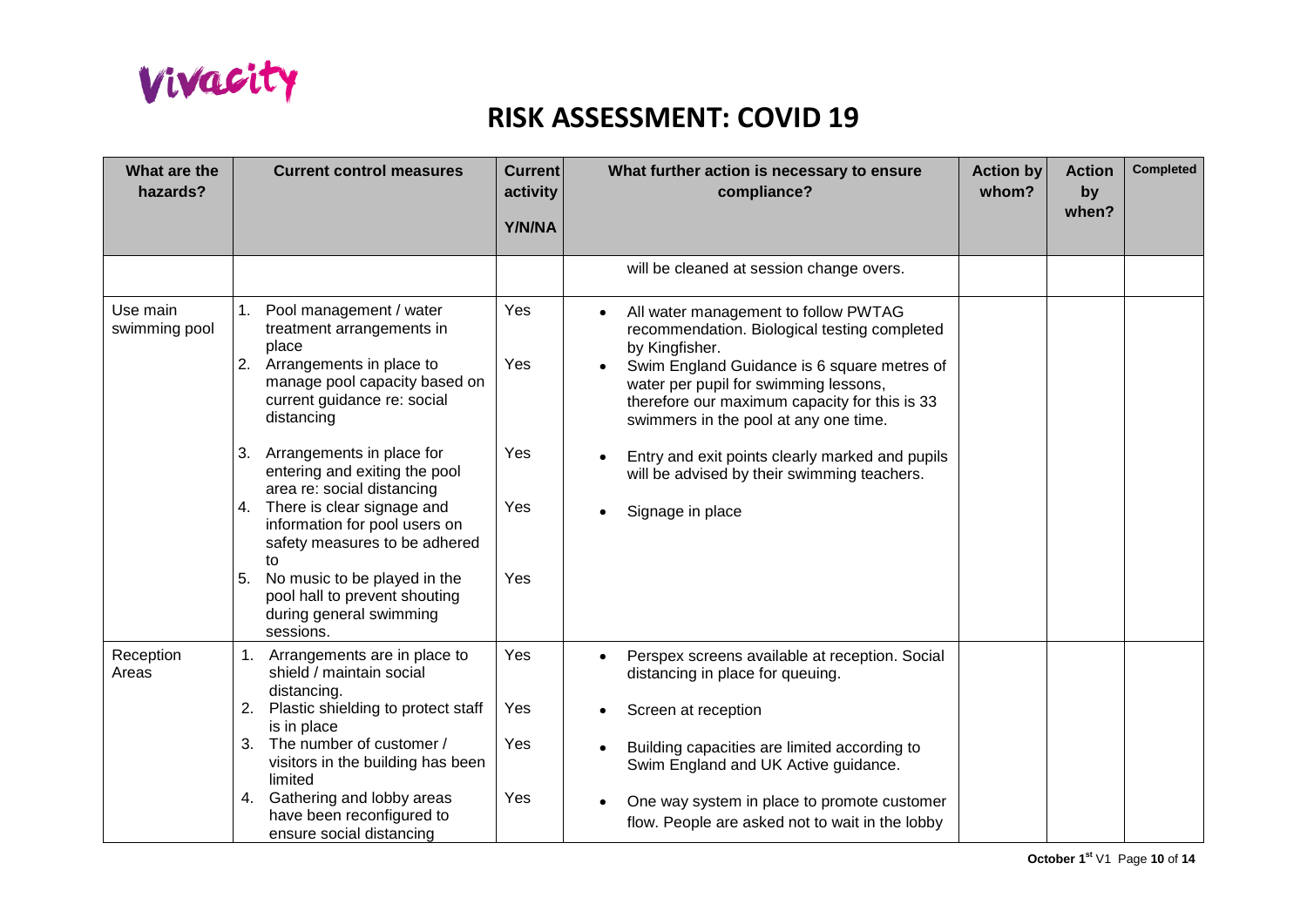

| What are the<br>hazards?        |          | <b>Current control measures</b>                                                                                                                                                                                                                                                                                                  | <b>Current</b><br>activity<br>Y/N/NA | What further action is necessary to ensure<br>compliance?                                                                                                                                                      | <b>Action by</b><br>whom? | <b>Action</b><br>by<br>when? | <b>Completed</b> |
|---------------------------------|----------|----------------------------------------------------------------------------------------------------------------------------------------------------------------------------------------------------------------------------------------------------------------------------------------------------------------------------------|--------------------------------------|----------------------------------------------------------------------------------------------------------------------------------------------------------------------------------------------------------------|---------------------------|------------------------------|------------------|
|                                 |          | 5. There is clear signage outside<br>of the building, explaining the<br>social distancing measures in<br>place that customer / visitors<br>must follow.                                                                                                                                                                          | Yes                                  | area, but walk through.<br>Signage in place and social distancing<br>markers set out on the floor.                                                                                                             |                           |                              |                  |
| Teaching<br>Swimming<br>Lessons |          | 1. Teachers should all teach from<br>the poolside to support current<br>social distancing guidance.<br>2. Use of assistant teachers;<br>school teaching assistants or<br>school teachers to also support<br>from the poolside, ensuring they<br>are positioned on the opposite<br>side of the pool from the<br>swimming teacher. | Yes<br>Yes                           | If school teaching staff are within the allocated<br>'bubble' this must be replicated in the pool<br>environment.<br>All assistance to be given from the poolside in<br>accordance with Swim England guidance. |                           |                              |                  |
|                                 |          | 3. All pupils to be supplied with<br>their own equipment to use for<br>the lesson to reduce the<br>likelihood of cross-<br>contamination between pupils<br>and staff                                                                                                                                                             | Yes                                  | Equipment given to each pupil at the start of<br>the lesson and spaced out on the poolside to<br>enable pupils to socially distance when picking<br>it up / returning it to the poolside.                      |                           |                              |                  |
|                                 |          | 4. Equipment sanitised after each<br>lesson to reduce risk of<br>infection                                                                                                                                                                                                                                                       | Yes                                  | All teaching equipment to be sanitised in a<br>chlorine solution between each lesson in<br>accordance with Swim England and PWTAG<br>guidance.                                                                 |                           |                              |                  |
|                                 | 5.<br>6. | Teachers to ensure that when<br>they move around poolside they<br>maintain social distancing<br>practices<br>School teachers and teaching<br>assistants that are internal to<br>the bubble can replicate the                                                                                                                     | Yes<br>Yes                           | Teachers to know where others are on<br>poolside an move round accordingly.<br>Swimming teachers to stay within their station<br>as far as possible.                                                           |                           |                              |                  |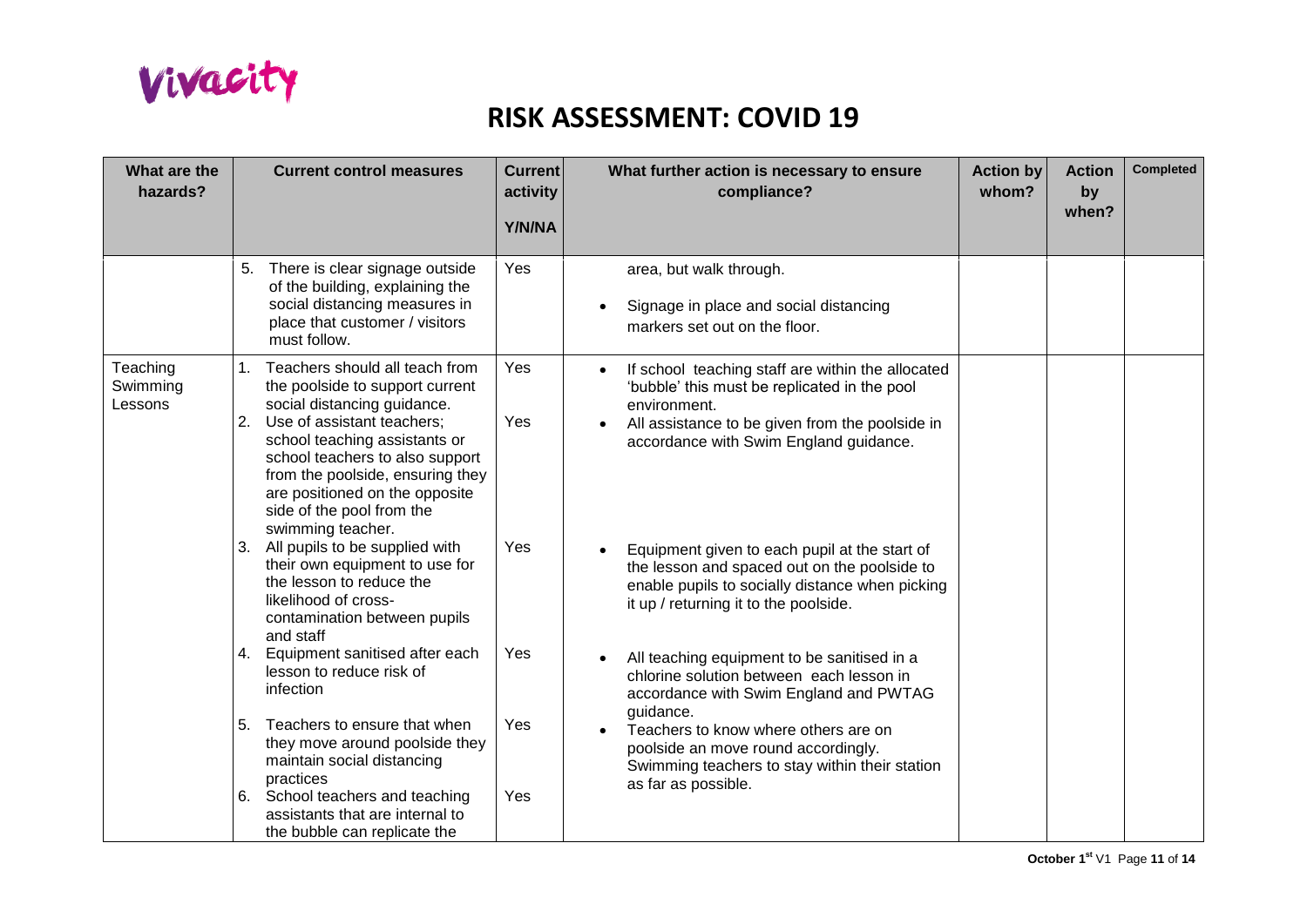

| What are the<br>hazards?                                            | <b>Current control measures</b>                                                                                                                                                                                                                                                                | <b>Current</b><br>activity<br>Y/N/NA | What further action is necessary to ensure<br>compliance?                                                                                                                                                                                                                                                                               | <b>Action by</b><br>whom? | <b>Action</b><br>by<br>when? | <b>Completed</b> |
|---------------------------------------------------------------------|------------------------------------------------------------------------------------------------------------------------------------------------------------------------------------------------------------------------------------------------------------------------------------------------|--------------------------------------|-----------------------------------------------------------------------------------------------------------------------------------------------------------------------------------------------------------------------------------------------------------------------------------------------------------------------------------------|---------------------------|------------------------------|------------------|
|                                                                     | same procedures through<br>swimming lessons as they do in<br>the classroom<br>7. Schools to apply the same<br>bubble adherence to the<br>swimming groups to ensure<br>bubbles of pupils do not mix                                                                                             | Yes                                  | Children grouped with children from their same<br>school bubbles according to ability.                                                                                                                                                                                                                                                  |                           |                              |                  |
| Children<br>forgetting<br>swimming pool<br>safety and<br>procedures | Pupils are reminded of all<br>procedures and water safety<br>requirements at the start of each<br>block of swimming lessons. In<br>addition to this, children will be told<br>about all additional procedures that<br>are in place to keep them as safe<br>as possible in the Covid situation  | Yes                                  | Children briefed by the swimming teacher at<br>the start of their block of lessons. Letters sent<br>home to parents inviting children to return to<br>school swimming should detail the Covid<br>secure procedures in place to ensure all<br>parents are aware and can discuss with their<br>children before they return                |                           |                              |                  |
|                                                                     | Many children will not have swam<br>for an extended period of time and<br>swimming teachers will plan their<br>lessons to ensure that skills<br>previously learnt are readdressed<br>to help give the children confidence<br>in their abilty                                                   | Yes                                  | Swimming teachers plan the first lessons to<br>revisit skills and ensure children are grouped<br>according to their current abilty.                                                                                                                                                                                                     |                           |                              |                  |
| Administering<br>first aid<br>treatment to an<br>injured person     | There are a suitable number of<br>1 <sup>1</sup><br>trained staff available on site<br>2. Update training delivered for<br>first aid staff still current and<br>valid<br>3. Additional PPE provided, in<br>order to manage the risk<br>4. All first aid materials are<br>adequately maintained | Yes<br>Yes<br>Yes                    | First Aid staff available during all opening<br>$\bullet$<br>hours<br>All staff to carry out a competency assessment<br>and update training in line with RLSS guidance<br>and Resuscitation Council UK Guidance.<br>PPE to be used in lines with RLSS and<br><b>Resuscitation Council UK Guidance</b><br>As per normal operational need |                           |                              |                  |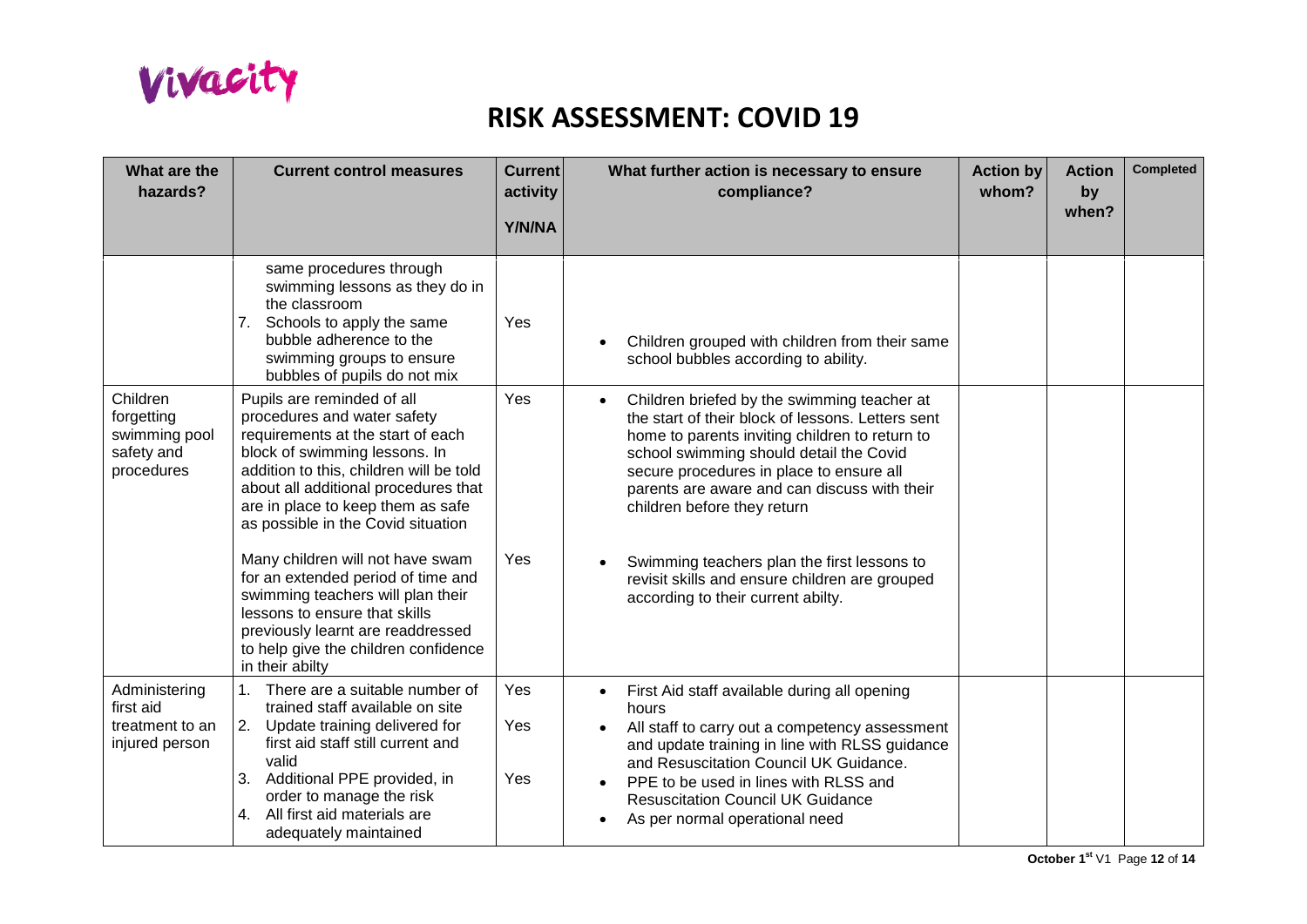

| What are the<br>hazards?       | <b>Current control measures</b>                                                                                                                                                                            | <b>Current</b><br>activity<br><b>Y/N/NA</b> | What further action is necessary to ensure<br>compliance?                                                                                                                                                                         | <b>Action by</b><br>whom? | <b>Action</b><br>by<br>when? | <b>Completed</b> |
|--------------------------------|------------------------------------------------------------------------------------------------------------------------------------------------------------------------------------------------------------|---------------------------------------------|-----------------------------------------------------------------------------------------------------------------------------------------------------------------------------------------------------------------------------------|---------------------------|------------------------------|------------------|
|                                | 5. Staff are aware how to report<br>incidents using the new incident<br>reporting system (Frontline)                                                                                                       | Yes<br>Yes                                  | Staff are trained as part of return to work<br>$\bullet$<br>update training prior to building opening.                                                                                                                            | SL / EW                   |                              |                  |
| <b>Fire Safety</b><br>(People) | 1. Evacuation points have been<br>reconfigured to enable social<br>distancing without making them<br>unsafe.                                                                                               | N/A                                         | No amends required                                                                                                                                                                                                                |                           |                              |                  |
|                                | 2. There are reminders to staff<br>that if the fire alarm is activated<br>that they must still keep 2m<br>distancing when at the external<br>evacuation point (i.e. the<br>external muster point).         | Yes                                         | Staff and customers are encouraged to<br>promote and manage social distancing in<br>these areas during evacuation. Signage<br>displayed where required.                                                                           |                           |                              |                  |
|                                | 3. Personal Emergency<br>Evacuation Plans (PEEPs)<br>have been reviewed for those<br>staff that continue to work in<br>the office.                                                                         | N/A                                         |                                                                                                                                                                                                                                   |                           |                              |                  |
|                                | 4. Procedures are in place to<br>ensure that the building is<br>covered by the necessary<br>evacuation staff.                                                                                              | Yes                                         | All staff are required or complete evacuation<br>training and rotas written to accommodate<br>building requirements.                                                                                                              |                           |                              |                  |
| Cleaning                       | 1. Isolate areas where possible to<br>prevent contamination<br>2. Increased cleaning / sanitation<br>in occupied areas<br>3. All touch points have been<br>reduced as is feasible (E.g.<br>door openings). | Yes<br>Yes<br>Yes                           | Areas not in use are isolated and out of<br>bounds<br>Enhanced cleaning schedules in place /<br>$\bullet$<br>additional sanitisation in place<br>Automatic doors operational / internal doors<br>propped open as far as possible. |                           |                              |                  |